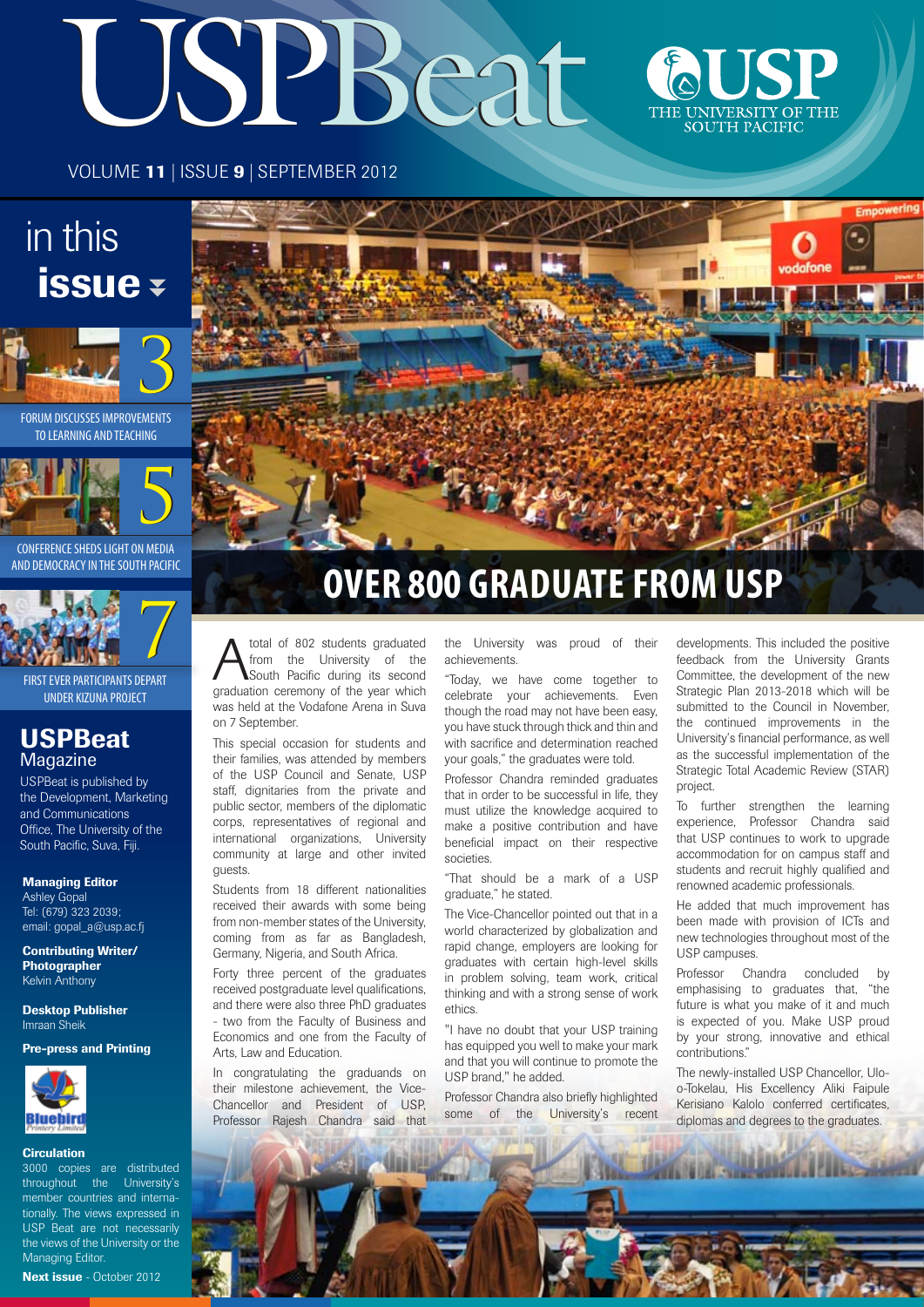

The Vice-Chancellor and President of USP, Professor Rajesh Chandra (centre) with the Dean of the Graduate School of Global Environmental Studies, Professor Shigeo Fujii (right) and the Professor of Disaster Prevention Research Institute, Professor Kaoru Takara (left) at the signing ceremony.

#### USP partners with Japanese **UNIVERSITY**

The University of the South Pacific and the Kyoto University from Japan signed a Memorandum of Understanding (MOU) on 8 September 2012, to advance academic cooperation and exchange between the two universities.

The partnership involves the Graduate School of Global Environmental Studies (GSGES), and Disaster Prevention Research Institute of the Kyoto University and USP's Faculty of Science, Technology and Environment.

Under the agreement, the institutions will engage in the following activities:

- Exchange of scientific materials, publications and information;
- Exchange of students and faculty members; and
- Joint research and research meetings/symposia.

Kyoto University, which is one of the leading universities in Asia, was represented by delegates from the University led by the Dean of the Graduate School of Global Environmental Studies, Professor Shigeo Fujii at the signing ceremony.

Speaking at the signing, the Vice-Chancellor and President of USP, Professor Rajesh Chandra spoke of the longstanding and strong relationship between USP and the people of Japan through bilateral arrangements with the governments of USP member countries.

He said that USP and its member countries will greatly benefit from this partnership as GSGES at Kyoto University has expertise in areas such as climate change, energy depletion, resource depletion, loss of biodiversity, environmental degradation and disasters.

"These are major issues which are prevalent in the region and it now gives USP an opportunity to partner with a well established University with an elite team which will harness USP's objective of capacity building and human resource development in the region," he added.

While emphasising the need to have current climate change data for research purposes as this will assist in developing policies for vulnerable communities in the region, the Vice-Chancellor stated that the MOU will provide USP an opportunity to build on its capacity to deliver climate change and environmental research by working closely with Kyoto University.

Professor Fujii and his team were assured by Professor Chandra that USP is committed to working closely with Kyoto University on this MOU.

In response, Professor of Disaster Prevention Research Institute, Professor Kaoru Takara shared that Kyoto University was looking forward to collaborating with USP and to strengthen its partnership.

Both Professor Fujii and Professor Chandra also welcomed any future opportunity to work closely on projects or programmes that will benefit the region.

#### **Royal Couple visits USP Tuvalu Campus**

The Duchess of Cambridge, Kate Middleton talks with students at the Tuvalu Campus. Standing at the back is the Campus Director **Mr David Manuella** 



The Duke and Duisited the University<br>Pacific's Tuvalu Ca<br>on 18 September 2012. he Duke and Duchess of Cambridge visited the University of the South Pacific's Tuvalu Campus on Funafuti atoll

The brief visit was part of the royal couple's last stop on their Asia-Pacific tour in Tuvalu, to commemorate the Diamond Jubilee year of Prince William's grandmother, Queen Elizabeth II.

Prince William and his wife, Kate Middleton are the first members of the royal family to visit Tuvalu since the Queen in 1982.

Their visit was expected to draw attention to the effects of rising sea levels in Tuvalu - the fourth-smallest country in the world.

The royal couple was received at the USP Tuvalu campus by the campus Director, Mr David Manuella, who extended a warm welcome to the Duke and Duchess of Cambridge on behalf of the University.

During their time at the campus, the royal couple heard a poem by one of the students highlighting climate change from a youth perspective. The campus also organised displays on climate change for the royal couple.

Students of the Tuvalu campus were excited and eager to meet and talk with the royal couple.

"This was a once in a life-time opportunity for not only the students of the campus but also for the people of Tuvalu to see Prince William and his wife in person," added Mr Manuella.

The visit concluded with presentation of gifts from the campus to the royal couple.

Prince William and his wife spent a night in Tuvalu before flying back to London.



The Duke of Cambridge, Prince William talks to students of the USP Tuvalu campus.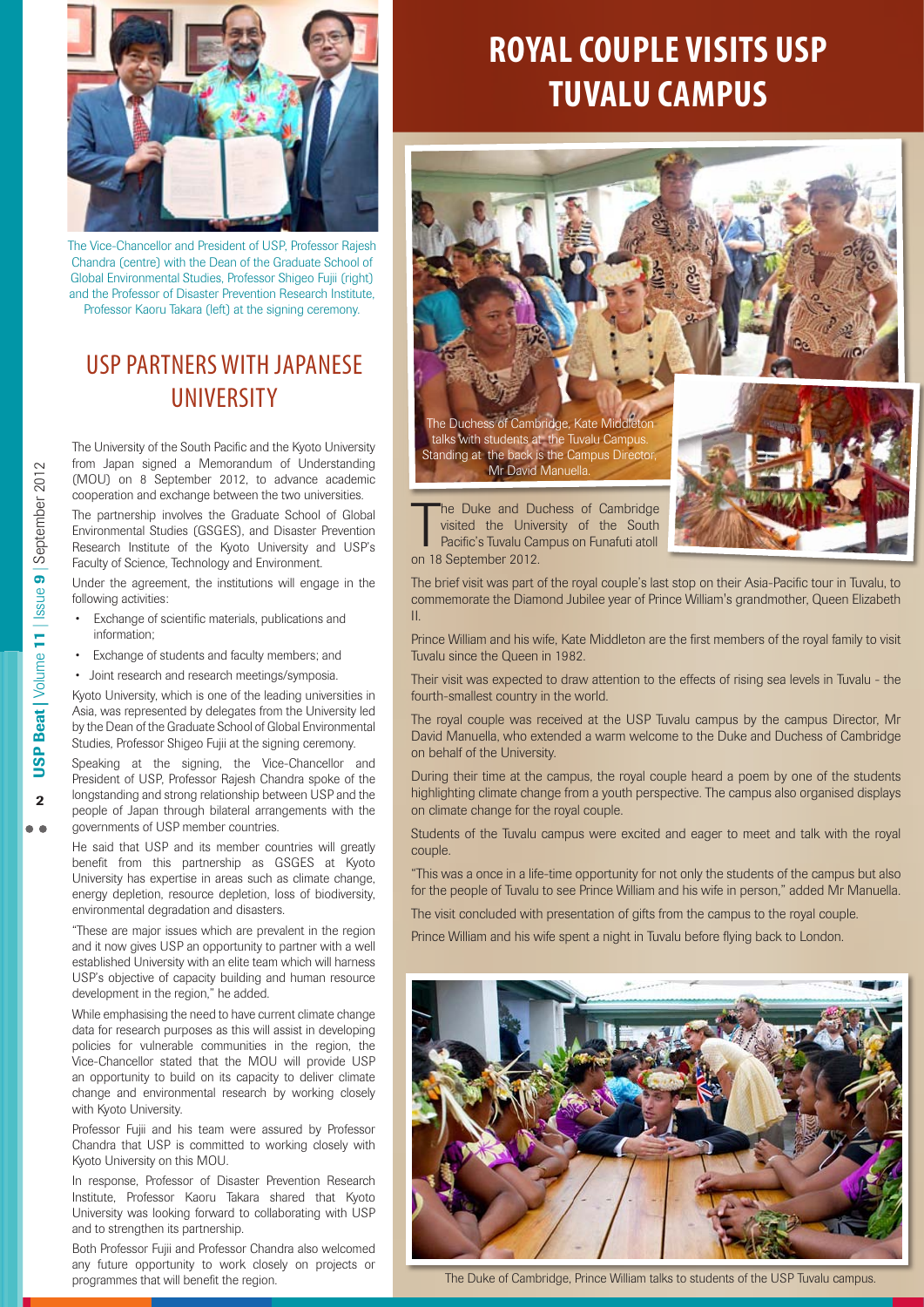## Forum discusses **IMPROVEMENTS TO LEARNING** and teaching

The Deputy Vice-Chancellor (Academic) from the James Cook University (JCU) in Australia, Professor Sally Kift delivers her keynote address at the forum.

**S** taff and students of the University of the South Pacific gathered for the fourth Vice-Chancellor's Learning and Teaching Forum at the Multi Purpose Theatre located at the University's taff and students of the University of the South Pacific gathered for the fourth Vice-Chancellor's Learning and Teaching Forum at Laucala Campus in Suva.

The forum, which is held once a year, showcases innovative and successful approaches towards improving learning and teaching practices.

The wide range of themes at this year's forum, held on 10 September, focused on learning and teaching spaces, learning technologies, mLearning and research in learning and teaching.

The participants were welcomed by the Pro Vice-Chancellor (Research and International), Professor John Bythell, who also acknowledged the presence of the University's new Chancellor, Ulo-o-Tokelau, His Excellency Aliki Faipule Kerisiano Kalolo.

Speaking at the forum, the Vice-Chancellor and President of USP, Professor Rajesh Chandra emphasised to participants the importance of the meeting.

"We are here to be able to dialogue with experts and to showcase what we do so that we have a collective mission to really improve what matters to our students most, and that is the quality of learning and teaching," he said.

Professor Chandra stated that USP has always had a special mission to use advanced technologies

to promote regionality, access and equity. This, he explained, was the reason behind the heavy investment made towards regional campus improvements and upgrades to the USPNet - a satellite communications network connecting all 12 USP member countries.

He outlined a number of initiatives considered by USP in light of the changing role and nature of universities. Some of these include mLearning and roll-out of tablets, maximum use of open educational resources, building on the social and learning orientation of learners, fixing technology problems, providing full learning support to students and incentives to promote change and higher quality flexible learning and teaching.

The keynote speaker at this year's forum was the Deputy Vice-Chancellor (Academic) from the James Cook University (JCU) in Australia, Professor Sally Kift.

Professor Kift is a National Teaching Award winner (Australia, 2003) and National Program Award winner (Australia, 2007).

Prior to her appointment at JCU in May 2012, she was a Professor of Law at Queensland University of Technology (QUT), and also served as the Law Faculty Assistant Dean, Teaching & Learning (2001- 2006) and QUT's foundational Director, First Year Experience (2006-2007).

In her address on *'A Transition Pedagogy for First Year Student Success',* Professor Kift stressed that student success was largely determined by the student experience in the first-year.

"Engagement matters and it matters most in the first-year. This is where students start to develop their habits and patterns of study. There is overwhelmingly evidence that the more resources we put in the first-year experience, the more successful our students will be," she explained.

In her presentation, Professor Kift talked about the model for a partnership and whole-of-institution approach for first-year engagement, success and retention.

She outlined factors promoting engagement and inclusion that involved respect and equal time for all students, teacher interest and a sense of belonging to the university.

She concluded by pointing out to USP staff that, "once students come to our institutional doors, the educational conditions in which we place them will frame their higher education experience and dictate retention and success."

The centrepiece of that experience, Professor Kift said, must be intentional, integrated, supportive and inclusive first-year curriculum.

The day-long forum was broadcasted to all regional USP campuses.

 $\mathbf{R}$ 



A delegation led by the Parliamentary Vice-Minister for Foreign Affairs of Japan, Mr Joe Nakano and the Ambassador of Japan to Fiji, His Excellency Mr Eiichi Oshima visited the University of the South Pacific on 30 August, 2012.

A special welcome was accorded to the delegation at the Japan-Pacific ICT Centre, located at the University's main Laucala Campus in Suva.

The team was received by the Deputy Vice-Chancellor (Administration and Regional Campuses), Dr Esther Williams including a number of other University staff members.

#### JAPANESE TEAM VISITS USP

The Parliamentary Vice-Minister for Foreign Affairs of Japan, Mr Joe Nakano (in garland) and the Ambassador of Japan to Fiji, His Excellency Mr Eiichi Oshima while on tour of the Multi Purpose Theatre accompanied by the Director of ITS, Mr Kisione Finau and the Deputy Vice-Chancellor (Administration and Regional Campuses), Dr Esther Williams.

"We are indeed very happy and appreciative that despite your short stay in Suva, you have allowed some time to visit us and to witness for yourself this very fine Japan-Pacific ICT Centre, which is a magnificent contribution from your Government and the people of Japan to the people of the Pacific," said Dr Williams in her welcoming remarks.

She spoke of the longstanding relationship between USP and Japan and added that historically, the University has benefited greatly from the support of the Government of Japan and its people.

"The Marine Studies complex at the Lower Campus, the USPNET Enhancement, the ICT Human Capacity project and the most recent Kizuna project all bear testament to the strong and growing relationship between Japan and USP and through it to the people of the Pacific Islands."

During the visit, the delegation was given a tour of the Japan-Pacific ICT Centre which accommodates

the University's entire Information and Computing Technology facility including remote teaching/ learning resources with fully equipped specialist equipments, computer labs, offices, video conference rooms, server rooms plus the state-of the-art Multi Purpose Theatre.

The centre also houses a JICA Technical Cooperation project on ICT for Human Development and Human Security as well as hosts a number of very important ICT-related regional and international offices.

"We are forever grateful to your Government and the people of Japan for this facility. It is a gift that generations of young people in the Pacific will benefit from for a very long time," Dr Williams said referring to the Japan-Pacific ICT Centre.

The Deputy Vice-Chancellor said she was hopeful that Honourable Joe Nakano and his team would take back good memories of their short visit and tour of the Japan-Pacific ICT Centre.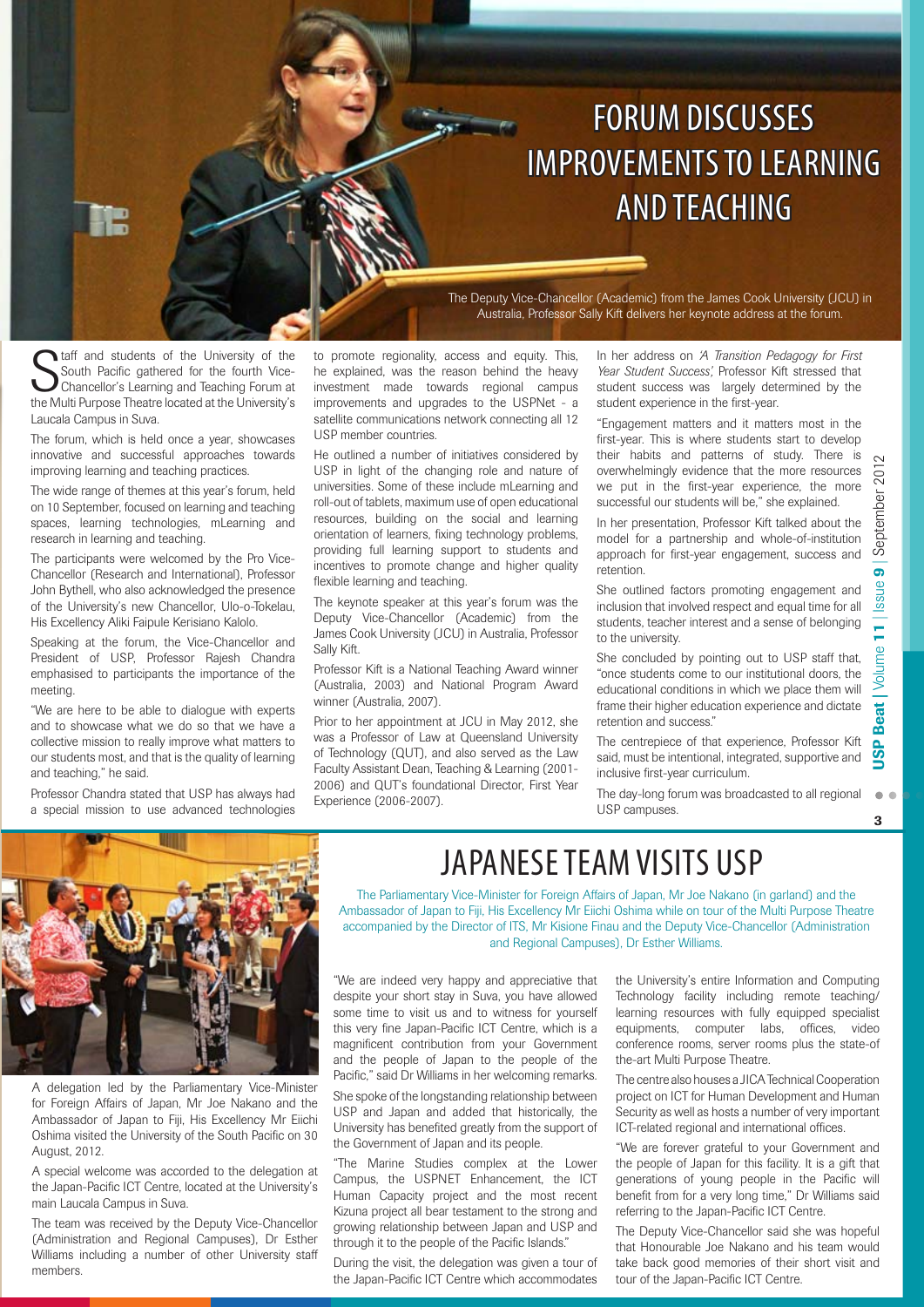

The Permanent Secretary to the Office of the Prime Minister in Fiji, Lieutenant Colonel Pio Tikoduadua and the Deputy Director-General of Hanban, Ms Jing Wei unveil the plaque at the opening of the Confucius Institute at USP.

#### **CONFUCIUS INSTITUTE OPENS IN REGIONAL UNIVERSITY**

USP installs new **CHANCELLOR** 



The new Chancellor, Ulo-o-Tokelau, His Excellency Aliki Faipule Kerisiano Kalolo puts on the gown during his installation at the Graduation Ceremony. He is assisted on stage by the Pro Chancellor, Mr Ikbal Jannif.

A major highlight during the 2012 USP Graduation Ceremony held on 7 September was the installation of the University's new Chancellor, Ulo-o-Tokelau, His Excellency Aliki Faipule Kerisiano Kalolo.

The Chancellor is the titular head of the University, who confers the qualifications of the University.

H.E. Aliki Faipule Kerisiano Kalolo is the 19th Chancellor of the University. He takes over from the former Chancellor, the Governor-General of the Solomon Islands, Sir Frank Kabui.

The Vice-Chancellor and President of USP, Professor Rajesh Chandra warmly welcomed the new Chancellor to the USP family.

"We look forward to working with you to advance the work of the University," he added.

Professor Chandra said that the new Chancellor's appointment and installation truly demonstrates the regional character of the University and its importance to all its member countries, large and small.

"Tokelau being our smallest member is very much a valuable member of the USP family," he mentioned.

The new Chancellor conferred certificates, diplomas and degrees to 802 students at the Vodafone Arena in Suva.

The University<br>the opening<br>its main Lat<br>September, 2012. he University of the South Pacific marked the opening of the Confucius Institute at its main Laucala campus in Suva on 6

Confucius Institutes are non-profit public institutions aligned with the Government of China that aim to promote Chinese language and culture, support local Chinese teaching internationally, and facilitate cultural exchanges.

Speaking at the opening ceremony, the Permanent Secretary to the Office of the Prime Minister in Fiji, Lieutenant Colonel Pio Tikoduadua said that the opening of the Confucius Institute at USP will enhance the understanding of the Chinese language and culture by the people of Fiji and the South Pacific.

"Students of USP will have an opportunity to learn the Mandarin language and understand the Chinese culture, music and dance in addition to the other studies they are enrolled in. Being an expert in languages other than your official language and mother tongue will be a bonus for students who intend to work at diplomatic institutions or foreign ministries in the future," he added.

Lieutenant Colonel Pio Tikoduadua, who was also the Chief Guest, paid tribute to the positive spirit of partnership and cooperation between China and USP in the establishment of a cultural and learning Institute.

The Confucius Institute at USP was established between USP and the Beijing University of Posts and Telecommunications (BUPT). After approval from Hanban - Confucius Institute Headquarters of China, BUPT and USP formally reached an agreement in April 2011 to jointly build the Confucius Institute at USP.

In his remarks, the Vice-Chancellor and President of USP, Professor Rajesh Chandra expressed the University's gratitude and appreciation to Hanban and BUPT for their strong support and for their collaboration in this initiative.

The Confucius Institute at USP is actually the first of its kind in Fiji as well as in the region.

"We are very honoured to host the first Confucius Institute in the South Pacific region," he added.

The Vice-Chancellor announced plans to build the Confucius Institute at USP into a multi-level organisation that will provide educational and teaching services in the Chinese language and culture in the South Pacific.

"We also aim to make it a model of excellence amongst the Confucius Institutes worldwide."

By the end of 2010, 322 Confucius Institutes and 369 Confucius classrooms have been established in 96 countries and regions around the world.

While cultural exchanges between China and the South Pacific have been vigorous and fruitful, the Ambassador of the People's Republic of China to Fiji, His Excellency Mr Huang Yong believes that further promotion of mutual exchanges and learning will bring them even closer.

The Ambassador pointed out the new Confucius Institute will be a bridge in promoting mutual understanding and friendship between the Chinese people and the people of the South Pacific.

Both the Deputy Director-General of Hanban, Ms Jing Wei and the Vice President of BUPT, Professor Ren Xiaomin were full of praise for USP for the establishment of the Confucius Institute.

Professor Ren Xiaomin emphasized the important role Confucius had on the Chinese education system and assured that, "BUPT will strive to develop and promote more development programs between our institutions."

After the opening ceremony, delegates from China and Fiji were given a tour of the Confucius Institute building at USP.



4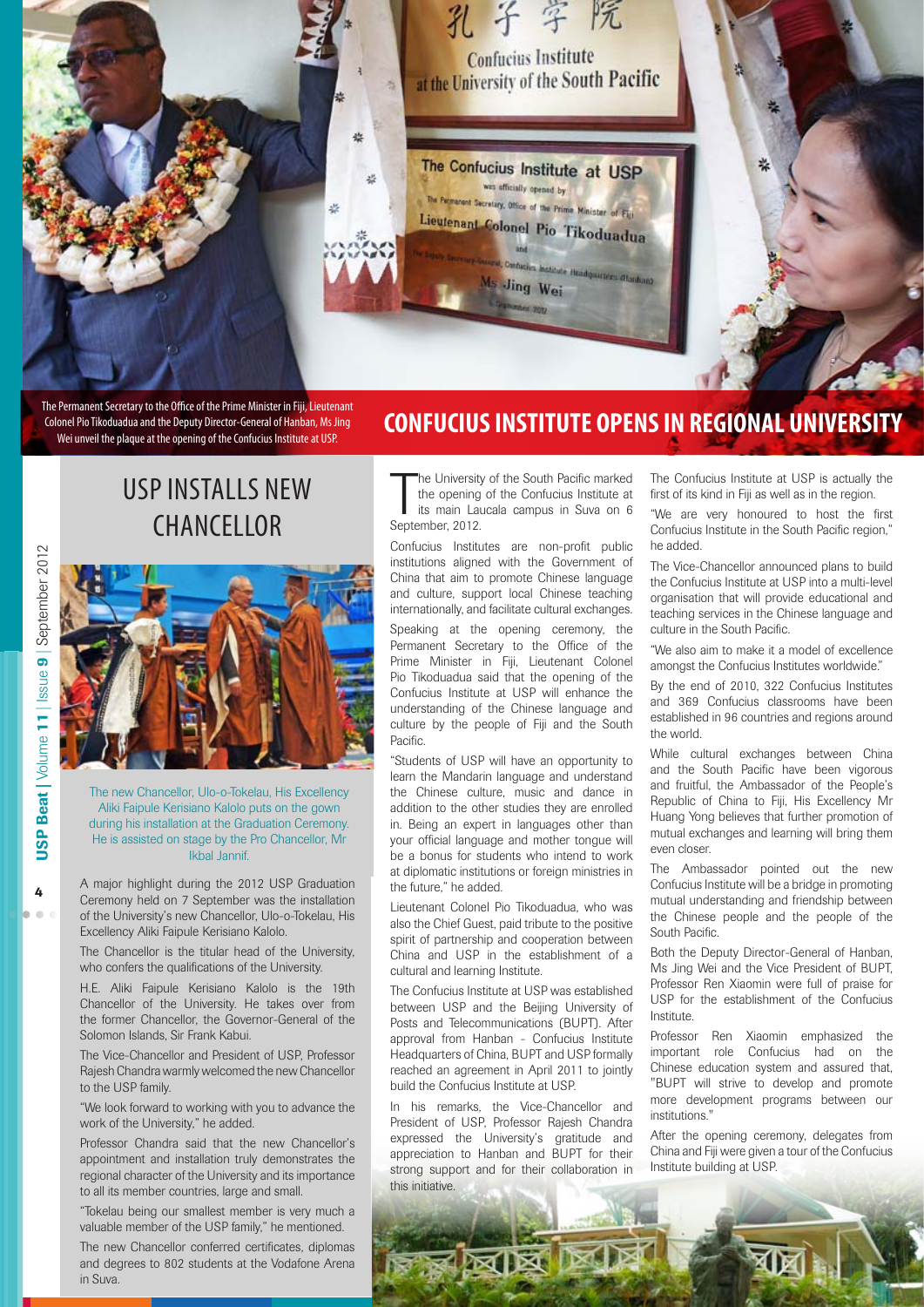## CONFERENCE SHEDS LIGHT ON MEDIA AND DEMOCRACY IN THE South Pacific

Media practitioners and educators from around the region gathered<br>at the University of the South Pacific to discuss issues on the role of<br>the media in relation to the transition to and growth of democracy<br>in the Pacific at the University of the South Pacific to discuss issues on the role of the media in relation to the transition to and growth of democracy in the Pacific.

The two-day conference, which began on 5 September 2012, was held at the Multi Purpose Theatre at the University's Laucala Campus in Suva.

Speaking at the opening of the conference, the Permanent Secretary for Information, National Archives and Library Services of Fiji, Ms Sharon Smith-Johns outlined that there is a clear division of opinion among journalists and journalist educators about what form of journalism is appropriate for developing countries.

"In developing countries, we all have a responsibility to educate and enlighten, to create stability for investment and to create jobs our people so badly need. This does not come from fuelling division; we must acknowledge there is a special responsibility on all of us, in a multi-racial country like Fiji," she pointed out.

In the interests of national stability, Ms Smith-Johns explained that Fiji felt it necessary to impose a period of censorship on the local media that has now been lifted.



The Permanent Secretary for Information, National Archives and Library Services of Fiji, Ms Sharon Smith-Johns delivers her address at the Media and Democracy Conference. Also in picture is the Deputy Vice-Chancellor (Administration and Regional Campuses), Dr Esther Williams.

She encouraged journalists to again rise to the challenge of giving ordinary people the information they need.

The conference which was hosted by the University's discipline of Journalism., saw discussion on a number of key issues.

The event also rebuilt the momentum created by the symposium on *'Peace Journalism'* that USP Journalism hosted two years ago. It extended its theoretical scope to include alternative models of media, such as Development Journalism and Asian Values Journalism.

In her remarks, USP Deputy Vice-Chancellor (Administration and Regional Campuses), Dr Esther Williams emphasised the importance of a responsible media.

"Making sure that the media lives up to its responsibilities is no simple matter. The question is how to find a mechanism that makes the media accountable for what it prints and broadcasts while not undermining its freedom of speech or its important role as a public watchdog. This is not an easy issue to resolve

in countries across the region," she said.

As the media in the Pacific strives to establish a responsible role in rapidly changing societies, Dr Williams stressed that attention must be given to the following issues:

- Potential impact of governments on the media;
- Impact of media on governments and on society in general; and
- Raising awareness in Pacific communities on the role of the media in growing democracy.

While training of journalists to improve the quality of reporting and journalism is needed, Dr Williams highlighted that, as a regional institution, USP provides education and training for future media and mass communication workers for Fiji and the region.

To date, USP Journalism has produced over 140 graduates working for 30 different media organisations

in 10 Pacific countries. "Many graduates have become established and influential journalists in Fiji and the South Pacific. The structure of our programme is intended to produce

journalists who are not only skilled in their profession, but have a broad-based

knowledge about the world," she added. The keynote address of the opening day was given by Professor Robert Hackett from the Simon Fraser University in Canada. His main areas of research include media activism, political communication and news analysis.

 $\sim$   $\sim$ 

## COMPETITION ENGAGES STUDENTS TO PRESENT RESEARCH

The University of the South Pacific successfully staged its annual Three Minute Thesis (3MT) Competition to help develop research communication skills among its postgraduate students.

The event, hosted by the University's Research office, was held on 5 September 2012, at the Oceania Centre for Arts, Culture and Pacific Studies located at the Laucala Campus in Suva.

During this year's competition, eight postgraduate students presented their original research in three minutes using non-specialist language and a single presentation slide.

The competition supports the development of research students' capacity to communicate ideas effectively and share their research experiences not only here at USP but also internationally.

Pro Vice-Chancellor (Research and International), Professor John Bythell, Director of Development, Marketing, Communications and Alumni, Mr Jaindra Karan and the Strategic Total Academic Review (STAR) Project Manager, Mr Ashwin Raj sat on the judging panel.

After hearing compelling orations from the participants, the panel made a unanimous decision and announced Mr Ravikash Prasad as the overall winner.

Professor Bythell commended all the participants for their excellent presentations, but cited the compelling arguments, clear expression and engagement with the audience that gave Mr Ravikash the edge.

Mr Prasad, a MSc student in Environment Science from the Faculty of Science, Technology and Environment, presented his research topic on 'Invasive Plant to



First and second runner-up, Ms Allison Ramsay (far left) and Mr Edgar Pollard (far right) and the overall winner, Mr Ravikash Prasad with the Pro Vice-Chancellor (Research and International), Professor John Bythell.

#### control Invasive Termite.'

As the winner, Mr Prasad won an Asus laptop and will represent USP at the Trans-Tasman 3MT competition which will be hosted by the University of Queensland later in the year.

First and second runner-up prizes were awarded to Mr Edgar Pollard and Ms Allison Ramsay respectively.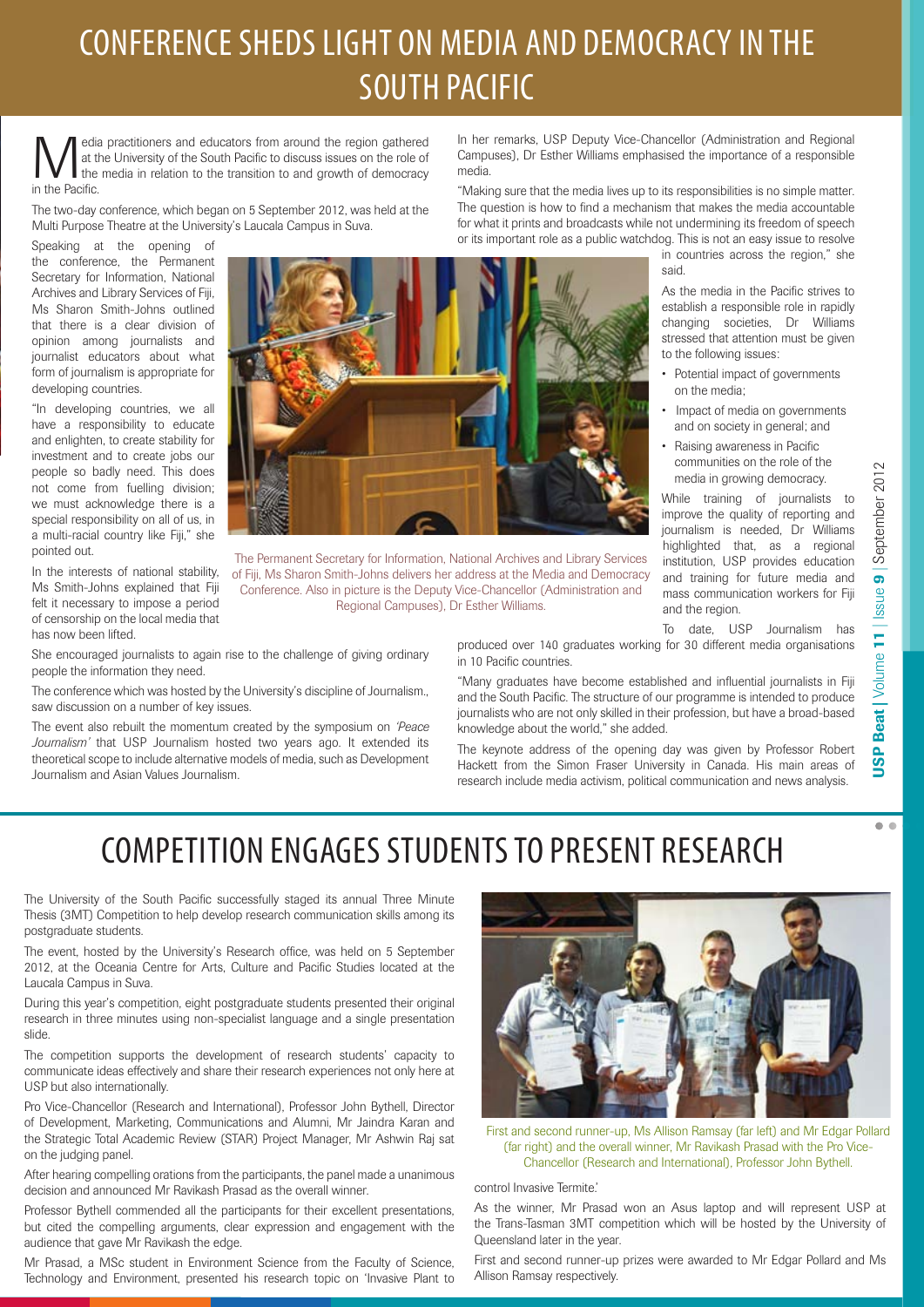

Professor Randolph Thaman, an academic at USP, who has been awarded with the honorary membership of IUCN.

One of the longest serving staff members of<br>
Randolph Thaman, from the Division of<br>
Geography has recently been awarded with the the University of the South Pacific, Professor Geography has recently been awarded with the honorary membership of the International Union for the Conservation of Nature (IUCN).

The award, which recognizes individuals for their outstanding services to the conservation of nature and natural resources, is presented by the World Conservation Congress on the recommendation of the IUCN Council.

## ACADEMIC RECEIVES INTERNATIONAL recognition for environmental **CONSERVATION**

Professor Thaman along with 10 outstanding international members were honoured at the IUCN World Conservation Congress on 11 September, 2012. He was the only one from the Pacific region, other than Australia, to be awarded at this event in Korea.

In extending his sincere congratulations, the Vice-Chancellor and President of USP, Professor Rajesh Chandra said that the University community is proud and pleased to learn of the prestigious award presented to Professor Thaman.

"This is a timely recognition of Professor Thaman's efforts and for his immense contributions in areas that are very critical to the survival of our Pacific region," he added.

The Vice-Chancellor praised Professor Thaman for serving the region tirelessly through research and teaching.

Since joining USP in 1974, Professor Thaman has taught and mentored countless number of Pacific Island students, many of whom are regional leaders in natural resource conservation and management in government institutions and other organizations throughout the Pacific.

Professor Thaman's pioneering research and teaching has focused on community-based biodiversity conservation, Pacific floras and ethnobiology, agrobiodiversity and food security, invasive species, and ecosystem restoration and species recovery in degraded small islands and marine managed areas.

He has worked extensively with local students and communities to document endangered traditional ethnobiodiversity as a basis for effective conservation.

Professor Thaman has been a member of IUCN's World Commission on Protected Areas since 1998, as well as a founding member of the IUCN Commission of Education and Communication, and a past member of the Oceania Regional Committee.

Most recently he represented Fiji in the successful establishment of the Intergovernmental Science Policy Platform on Biodiversity and Ecosystem Services.

#### University FACILITATES talks on Fiji's Constitution

Close to 300 people attended the panel discussion on Fiji's Constitution making at the Multi Purpose Theatre located at the University of the South Pacific's Laucala Campus in Suva.

The discussion, held on 11 September 2012, was jointly conveyed by USP's School of Government, Development and International Affairs (SGDIA) in the Faculty of Business and Economics and the Fiji Women's Rights Movement.

Those present were told that academics and scholars play a critical role as they have the expertise in various areas and can contribute towards providing ideas to the people of Fiji about what could be in the new Constitution.

This was shared by the Fiji Constitution Commission Chairman, Professor Yash Ghai, while opening of the panel discussion.

As Fiji prepares to draft its new Constitution and with the consultation process well underway, the Commission continues to receive submissions from people around the country.

While the Commission had received many narratives on peoples' lives and livelihood issues, Professor Ghai admitted that what they had not received were the broad frameworks within which State and society should operate, the relationship between society and State, and organised groups within society.

"We think your contribution would be very important in providing good structures of the State, relationship of the State to civil society, the role of human rights relating to different communities not only between the State and citizens," he said.

Professor Ghai also launched the Constitution Commission book titled 'Listening to the people of Fiji'. He encouraged everyone to read the book and said he hoped the book would be a useful source of information for Fijians as it highlights significant areas that the Constitution will address.

In thanking Professor Ghai for his brief address on the Constitution, the Director of SGDIA, Professor Vijay Naidu emphasised the importance of the Constitution.

"The Constitution is the supreme law of a country and sets out the nature and structure of the state," he said.

Professor Naidu pointed out that if designed well, the structure of government in governmental processes can effectively contribute in addressing the concerns of the citizens and move a country peacefully towards a more just society.

During the panel discussion, the panelists shared their experiences and views relating to various issues concerning the Constitution-making process. The panelists were Professor Christina Murray, Associate Professor Sandra Tarte, Tura Leewai, Noelene Navulivou, Ashwin Raj, Jope Tarai and Alisi Daurewa. They represented academia, women, youth, Non-Government Organisations, and minorities.

Some of the issues discussed by the panelist included women's participation in Constitution making process with reference to the South African experience; sustainable democracy; an indigenous young person's vision for Fiji; alternative approaches to citizenship - on unity and diversity in Fiji; engaging youth; and local government.

The South African experience provided lessons on how the multi-racial women's movement actively sought positive outcomes for women in the Constitution. The women are also continuing their efforts to ensure that the provisions of the Constitution work for them.

For Fiji, the importance of evolving a culture of democracy that ended the cycle of coups was emphasized, and it appeared that all ethnic groups agreed that there should be no more coups. Some inconsistencies in the 1997 Constitution between equality of citizenship and treating them differently on ethnic basis were highlighted.

Young people's vision of a peaceful multi-ethnic Fiji and listening to their voices were strongly advocated as was the importance of equitable treatment of all citizens in the spirit of unity in diversity.

It was pointed out that local government system in the country had been rather divisive, and until more direct central government direction since 2007, the iTaukei administration had failed indigenous Fijians living in rural villages. Greater authority and power of representation of Turaga-ni-koro (village headmen/women) was recommended.

A lively discussion ensued with several comments and questions from the floor. Among the topics raised were culture change, the place of youth, indigenous rights, the judiciary, role of politicians, voting age, and women's representation. The panelists encouraged active participation of all citizens if positive changes were to be reflected in Fiji's Constitution.

Twelve constitutional submissions were made following the panel discussion, more than half of these were made by young persons.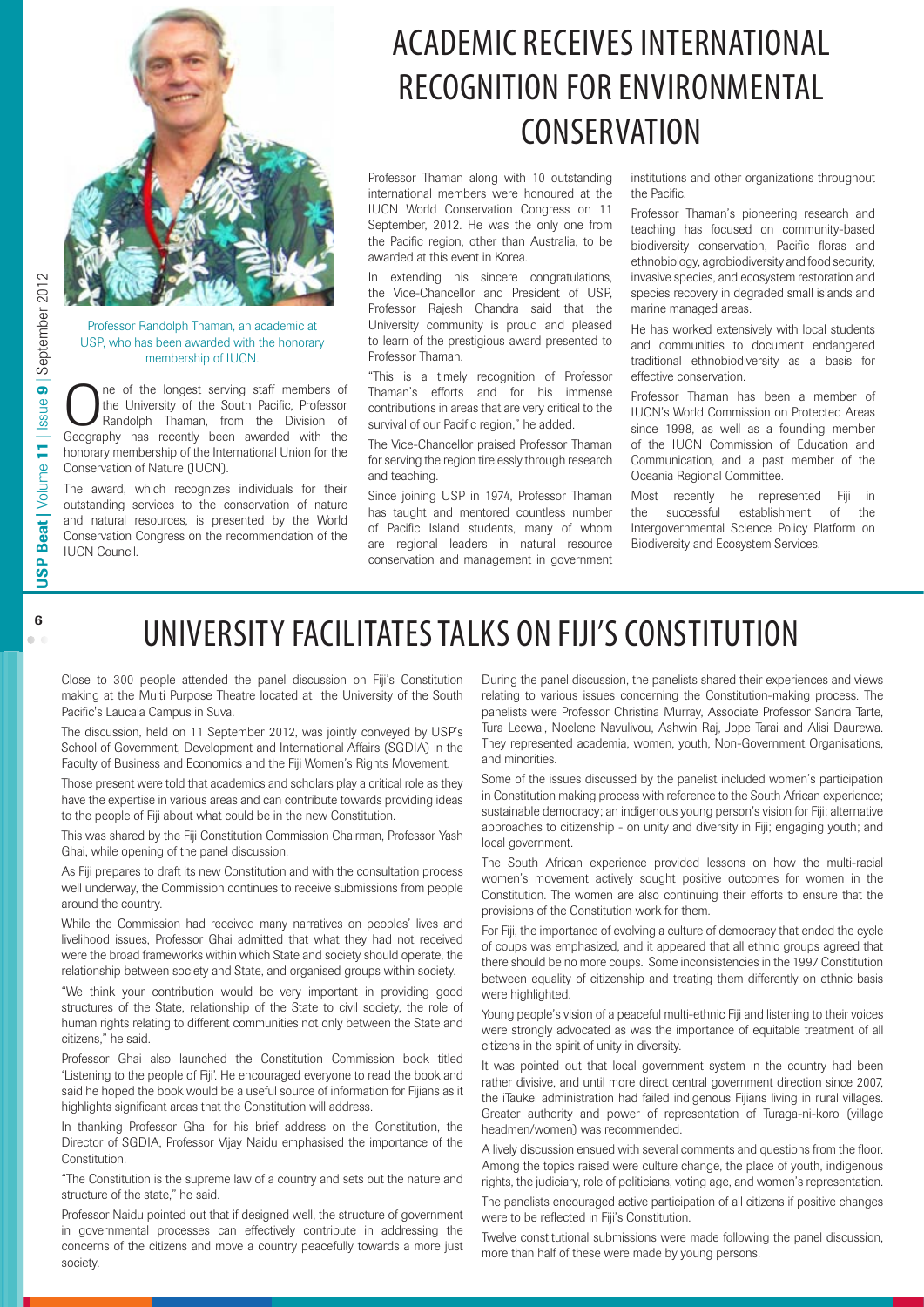Sept ၜ

7

## **First ever participants depart under Kizuna Project**

he first batch of 91 participants recently toured Japan under the newlylaunched Kizuna Project.

T The student groups from Cook Islands, Niue, Marshall Islands and Federated States of Micronesia were in Japan on fully funded two-week study tours.

This provided the opportunity for Pacific Island youths and future leaders to obtain a perspective into the Japanese way of life and to promote the understanding about the recovery efforts after the earthquake and tsunami that occurred on March 11, 2011, and current situations in Japan.

Kizuna (Bonds of Friendship) Project, a F\$5.5 million Japanese Government funded project was launched on  $6<sup>th</sup>$  July 2012 at the Japan-Pacific ICT Centre.

The 14 PICs in this programme include Cook Islands, Federated States of Micronesia, Fiji, Kiribati, Marshall Islands, Nauru, Niue, Palau, Papua New Guinea, Samoa, Solomon Islands, Tonga, Tuvalu and Vanuatu.

Each country group consisting of 22 students and one adult supervisor will travel to Japan by country at different times between September to December 2012.

The Director of the USP Marshall Islands Campus, Dr Irene Tafaaki, said that the Marshall Islands students were very excited about their trip.

She added that the Kizuna Project has created stronger bonds of association between the Marshall Islands campus and Japan as well as the students.

Similar views were shared by the Secretary of Education in Cook Islands, Ms Sharyn Paio, who thanked the Government of Japan for providing this opportunity to the students of Cook Islands, noting that, "much good learning takes place outside the classroom".

The Vice-Chancellor and President of USP, Professor Rajesh Chandra said that the significance of this project would build and foster a deep and meaningful relationship between the Pacific Island Countries and Japan.

He stated that this was just another example of the expansive nature of the assistance to the Pacific and to USP by the Government and the people of Japan.

The Embassy of Japan in the Federated States of Micronesia, Marshall Islands and Fiji, as well as the Embassy of Japan in New Zealand who were in charge of the Cook Islands and Niue group sent their warm greetings to all the participants in this very first dispatch of students on the Kizuna Project and wished that the experience under this project will be beneficial to all the participants.



#### USP student China bound

The first-ever recipient of the 'Confucius Institute Scholarship' travelled to China on a three-year study period to complete her Master's degree in Teaching Chinese to Speakers of Other Languages.

Ms Meihua Luo, a student of the University of the South Pacific, said before her departure that, she is excited and nervous about her trip as this is the first time she will be away from home.

"Being out of my comfort zone will be a challenge for me but at the same time I will get to experience being independent. It will be a great learning experience," she added.

Ms Luo, who was born in China, was raised in Fiji since the age of five.

She will spend a year in China learning the Mandarin language and the Chinese culture after which she will pursue her Masters degree for the next two years.

The scholarship scheme is part of efforts by Hanban, the Confucius Institute Headquarters to support the development of Confucius institutes, facilitate Chinese language promotion and Chinese cultural transmission in the world, and cultivate qualified Chinese language teachers as well as talented students of the Chinese language.

Ms Luo who has also been part of the recently established Confucius Institute at USP is really looking forward to her trip.

She explained that the reason behind applying for the scholarship was the opportunity to study the Chinese language and culture. This was something that she had always wanted to learn.

Under the scholarship, Ms Luo will be studying at the Beijing Language and Culture University. After completing her studies, Ms Luo will be engaged in Chinese language teaching.

"Having completed a Postgraduate Diploma in Psychology at USP, I believe my qualifications would relate well to a career in teaching," she mentioned.

The scholarship is provided to outstanding students of Confucius institutes. Her studies will begin in autumn 2012, and the scholarship grant will cover two academic years.

The Directors of the Confucius Institute at USP, Professor Denggui Li and Ms Sin Joan Yee wished Ms Luo all the best in her studies.

Ms Luo left for China on 30<sup>th</sup> August.